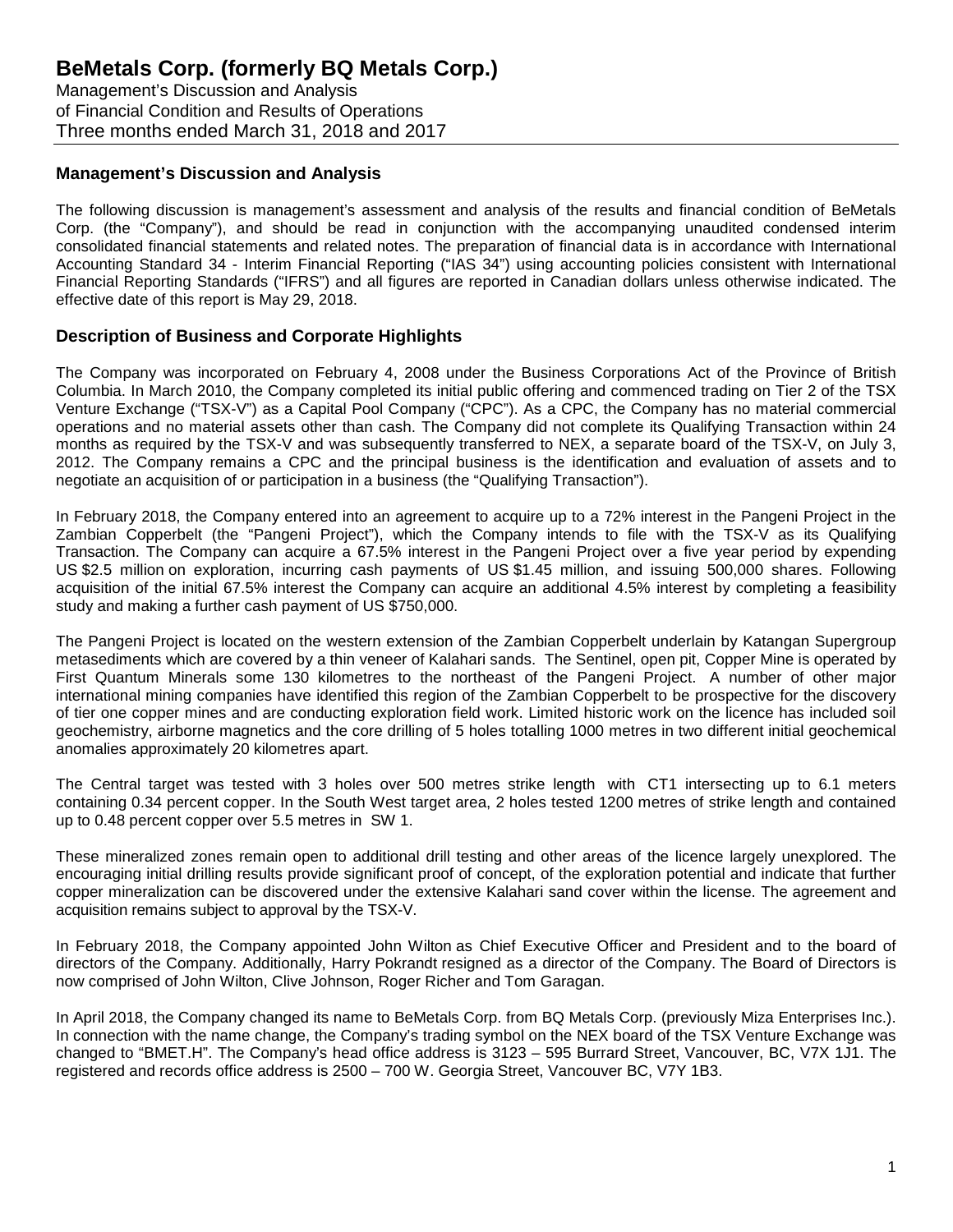Management's Discussion and Analysis of Financial Condition and Results of Operations Three months ended March 31, 2018 and 2017

## **Outlook**

The Company intends to file the Pangeni Project as its Qualifying Transaction with the TSX-V and preparation of an independent 43-101 Technical Report is in advanced stages. The Company plans to commence exploration at the Pangeni Project in the first half of 2018, led by its new CEO and President John Wilton and in partnership with the other stakeholders in the Pangeni Project - Copper Cross Zambia Limited and Pangeni Mineral Resources Limited.

The Company continues to aggressively identify and evaluate other potential opportunities as part of its growth strategy with the goal of becoming a significant base metals company through the acquisition of quality exploration, development and production stage base metal projects. This strategy is directed by the Board, key members of which have an extensive, proven track record in delivering considerable value in the mining sector through the discovery and building of mines.

## **Overall Performance and Results of Operations**

Total assets increased to \$153,873 at March 31, 2018, from \$148,999 at December 31, 2017. The most significant assets at March 31, 2018, were cash of \$21,669 (December 31, 2017: \$105,869), amounts receivable of \$43,130 (December 31, 2017: \$43,130), and exploration and evaluation assets of \$87,824 (December 31, 2017: \$nil). The decrease in cash was due to \$21,665 used in operating activities and \$62,535 used in investing activities.

During the three months ended March 31, 2018, the Company entered into an agreement to acquire up to a 72% interest in the Pangeni Project. During the year ended December 31, 2017, the Company entered into an agreement to acquire an operating mine with a development asset and subsequently a number of conditions to closing were not met and the Company elected to terminate the transaction (the "Europe Project").

Net loss and comprehensive loss for the three months ended March 31, 2018, decreased by \$336,066 from \$511,150 for the three months ended March 31, 2017, to \$175,084 for the three months ended March 31, 2018. The decrease in net loss and comprehensive loss is largely due to:

- A decrease of \$204,622 in consulting fees. Consulting fees were \$30,000 for the three months ended March 31, 2018, compared to \$234,622 for the three months ended March 31, 2017. This was due to higher consulting fees in the prior period, mainly relating to the Europe Project.
- A decrease of \$200,014 in professional fees. Professional fees were \$35,847 for the three months ended March 31, 2018, compared to \$235,861 for the three months ended March 31, 2017. This was due to higher professional fees in the prior period, mainly relating to the Europe Project.
- A decrease of \$27,995 in travel. Travel was \$nil for the three months ended March 31, 2018, compared to \$27,995 for the three months ended March 31, 2017. This was due to higher travel costs in the prior period, mainly relating to the Europe Project.

The decrease in net loss and comprehensive loss was partially offset by:

• An increase of \$62,144 in share-based compensation. Share-based compensation was \$62,144 for the three months ended March 31, 2018, compared to \$nil for the three months ended March 31, 2017. 2,250,000 share options were granted, of which 250,000 share options vested in the current period, whereas none vested in the prior period.

## **Liquidity and Capital Resources**

As at March 31, 2018, the Company had a working capital deficit of \$231,725. The Company does not currently have a recurring source of revenue and does not currently have sufficient financial resources to cover its operating costs and undertake its currently planned programs for the next twelve months. Although the Company has been successful in the past in obtaining financing, there is no assurance that it will be able to obtain adequate financing in the future or that such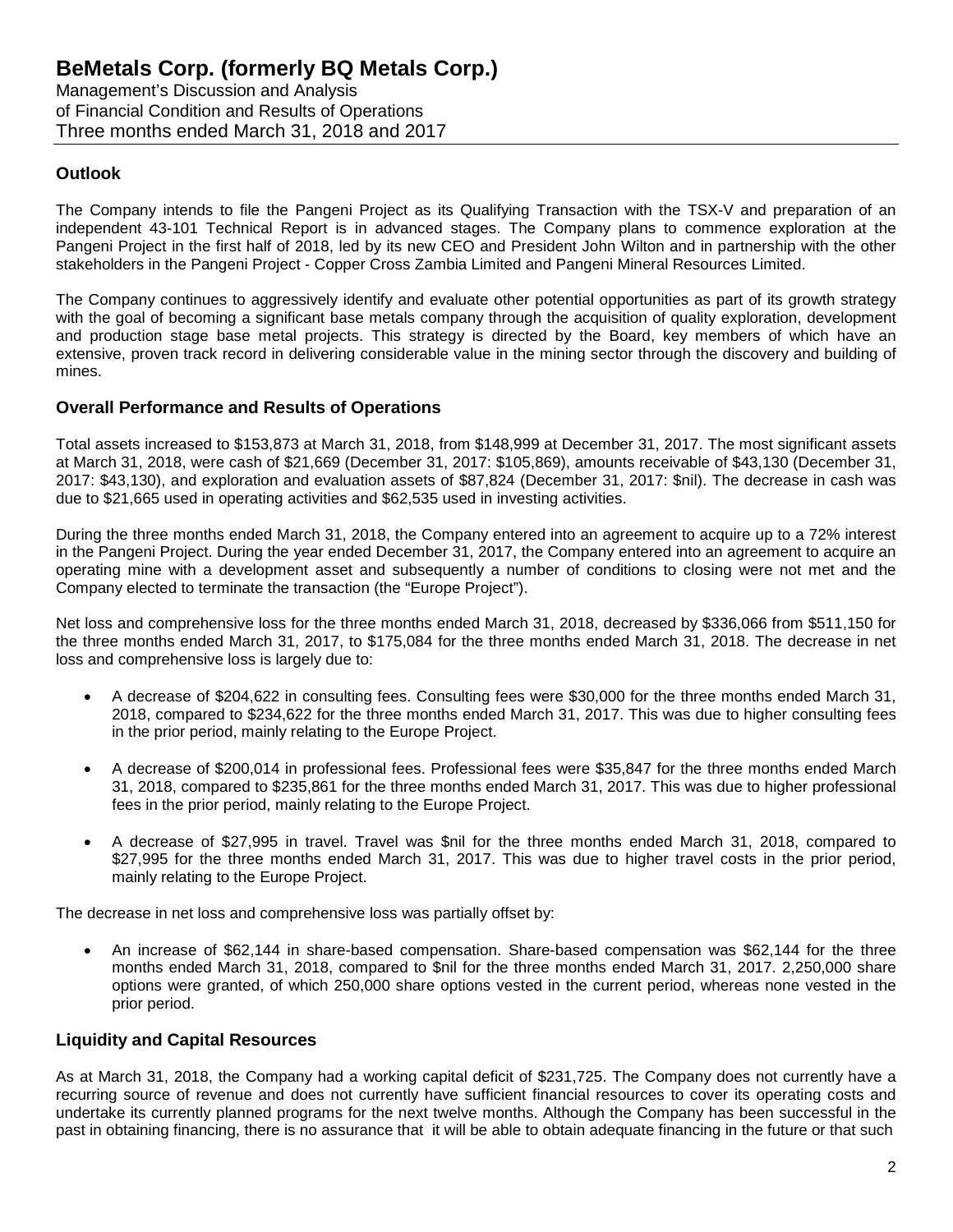Management's Discussion and Analysis of Financial Condition and Results of Operations Three months ended March 31, 2018 and 2017

financing will be on terms that are acceptable to the Company. The uncertainty of the Company's success in raising additional capital funding casts significant doubt on the Company's ability to continue as a going concern.

The Company has no bank debt or banking credit facilities in place.

## **Summary of Quarterly Results**

|                                  | Three months | Three months |            | Three months  | Three months  |
|----------------------------------|--------------|--------------|------------|---------------|---------------|
|                                  | ended        |              | ended      | ended         | ended         |
|                                  | March 31,    | December 31, |            | September 30, | June 30,      |
|                                  | 2018         |              | 2017       | 2017          | 2017          |
| Revenue                          | \$           | \$           | ٠          | \$            | \$            |
| Net loss and comprehensive loss  | (175, 084)   |              | (81,099)   | (38, 118)     | (1, 157, 423) |
| Basic and diluted loss per share | (0.00)       |              | (0.00)     | (0.00)        | (0.02)        |
|                                  | Three months |              | Two-month  | Three months  | Three months  |
|                                  | ended        | period ended |            | ended         | ended         |
|                                  | March 31,    | December 31, |            | October 31,   | July 31,      |
|                                  | 2017         |              | 2016       | 2016          | 2016          |
| Revenue                          | \$           | \$           | ۰          | \$            | \$            |
| Net loss and comprehensive loss  | (511,150)    |              | (181, 729) | (34, 167)     | (13, 161)     |
| Basic and diluted loss per share | (0.01)       |              | (0.01)     | (0.00)        | (0.00)        |

The increase in net loss and comprehensive loss for the three months ended March 31, 2018, was primarily the result of share-based compensation. The increase in net loss and comprehensive loss for the three months ended June 30, 2017, and March 31, 2017, was primarily the result of increased consulting expenses and legal fees relating to the Europe Project.

## **Outstanding Share Data**

As at the date of this report, there were 56,798,577 common shares issued and outstanding, of which 4,108,572 common shares remain in escrow.

In February 2018, the Company granted 2,250,000 share options to a director, exercisable at a price of \$0.24 per share until February 27, 2028, vesting over a period of three years.

As at the date of this report, there were 5,520,000 share options outstanding.

## **Related Party Transactions**

Key management personnel include those persons having authority and responsibility for planning, directing and controlling the activities of the Company as a whole. The Company has determined that key management personnel consist of members of the Company's Board of Directors and corporate officers.

During the three months ended March 31, 2018, key management personnel compensation, including directors and officers, was comprised of \$98,557 (three months ended March 31, 2017: \$nil), \$62,144 of which related to share options granted to an officer of the Company and \$36,413 of which was management fees to the Chief Executive Officer of the Company. As at March 31, 2018, \$18,266 was due to the Chief Executive Officer of the Company and is included in trade and other payables in the statement of financial position.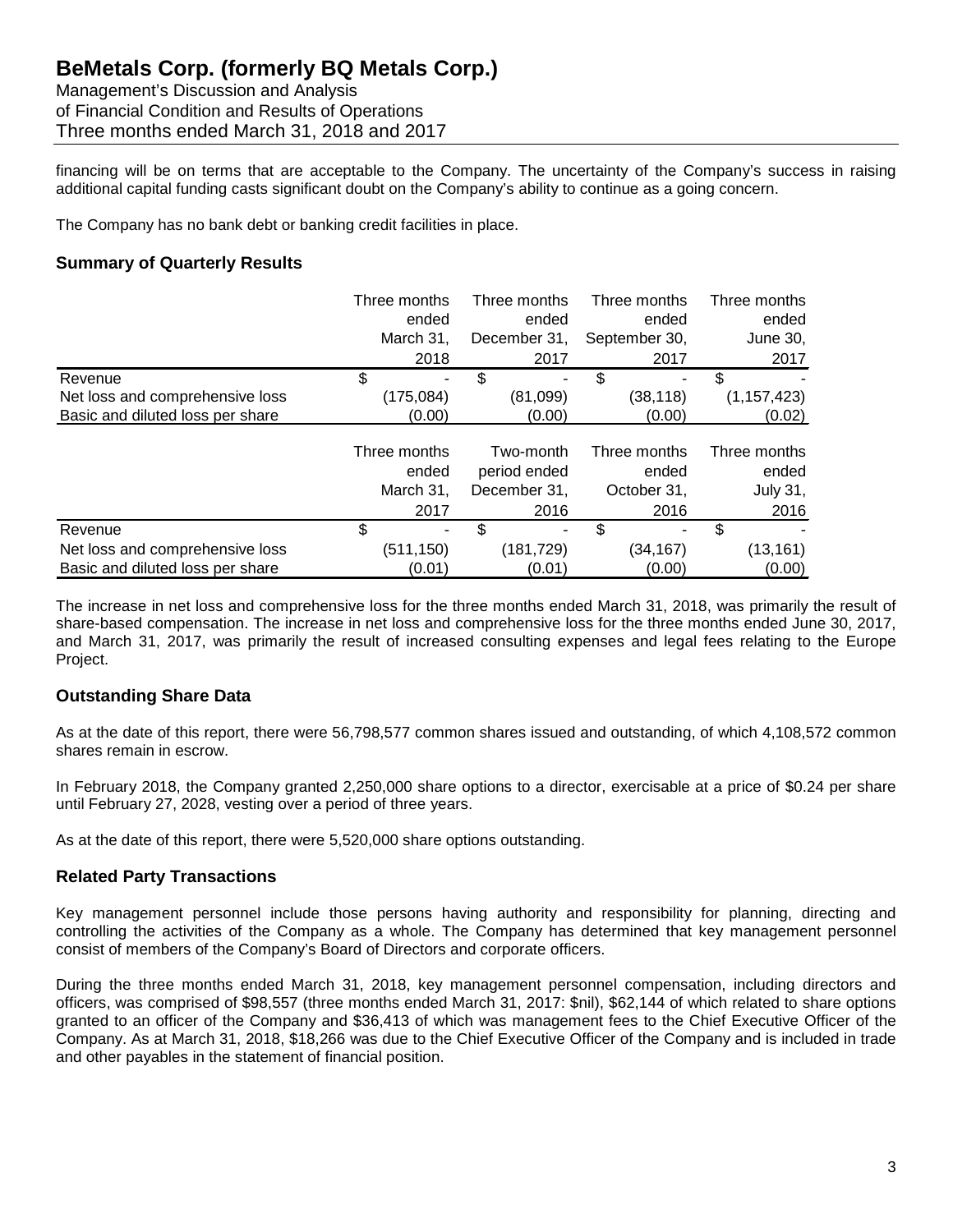Management's Discussion and Analysis of Financial Condition and Results of Operations Three months ended March 31, 2018 and 2017

## **Critical Accounting Policies and Estimates**

The Company has prepared the accompanying financial statements in accordance with IFRS. Significant accounting policies are described in Note 3 of the Company's financial statements as at and for the year ended December 31, 2017.

The preparation of financial statements in conformity with IFRS requires management to make estimates and assumptions that affect the reported amounts of assets and liabilities and disclosure of contingent assets and liabilities at the date of the financial statements and the reported amounts of expenses during the reporting period. Actual outcomes could differ from these estimates.

## **Adoption of new accounting policies**

Effective January 1, 2018, the following standards were adopted but have had no material impact on the financial statements:

• IFRS 9: New standard that replaced IAS 39 for classification and measurement of financial assets, which is effective for annual periods beginning on or after January 1, 2018. The Company does not expect the adoption of this standard to have a significant measurement impact on its consolidated financial statements.

#### *Exploration and Evaluation Assets*

Exploration and evaluation expenditures are capitalized on a property by property basis once the legal right to explore a property has been acquired, and future economic benefits are more likely than not to be realized. These include the costs of acquiring, maintaining its interest in, and exploring and evaluating mineral properties until such time as the lease expires, it is abandoned, sold, or considered impaired in value. Costs incurred before the Company has obtained the legal right to explore, as well as indirect administrative costs, are expensed as incurred.

At each reporting date the carrying amounts of the Company's exploration and evaluation assets are reviewed to determine whether there is any indication that those assets are impaired. If any such indication exists, the recoverable amount of the asset is estimated in order to determine the extent of the impairment, if any. The recoverable amount is the higher of fair value less costs to sell and value in use. If the recoverable amount of an asset is estimated to be less than its carrying amount, the carrying amount of the asset is reduced to its recoverable amount and the impairment loss is recognized in profit or loss for the period.

For the purposes of impairment testing, exploration and evaluation assets are allocated to cash generating units to which the exploration activity relates. Each of the Company's properties is considered to be a separate cash generating unit. Where an impairment loss subsequently reverses, the carrying amount of the asset (or cashgenerating unit) is increased to the revised estimate of its recoverable amount, but so that the increased carrying amount does not exceed the carrying amount that would have been determined had no impairment loss been recognized for the asset (or cash-generating unit) in prior years. A reversal of an impairment loss is recognized immediately in profit or loss.

### **Risks and Uncertainties**

The Company is engaged in the acquisition and exploration of natural resource properties, an inherently risky business, and there is no assurance that economically recoverable resources will ever be discovered and subsequently put into production. Most exploration projects do not result in the discovery of economically recoverable resources. Exploration activities require large amounts of capital. There is a risk that during the current difficult economic situation the Company will not be able to raise sufficient funds to finance its projects to a successful development and production stage.

While the Company's management and technical team carefully evaluate all potential projects prior to committing the Company's participation and funds, there is a high degree of risk that the Company's exploration efforts will not result in discovering economically recoverable resources.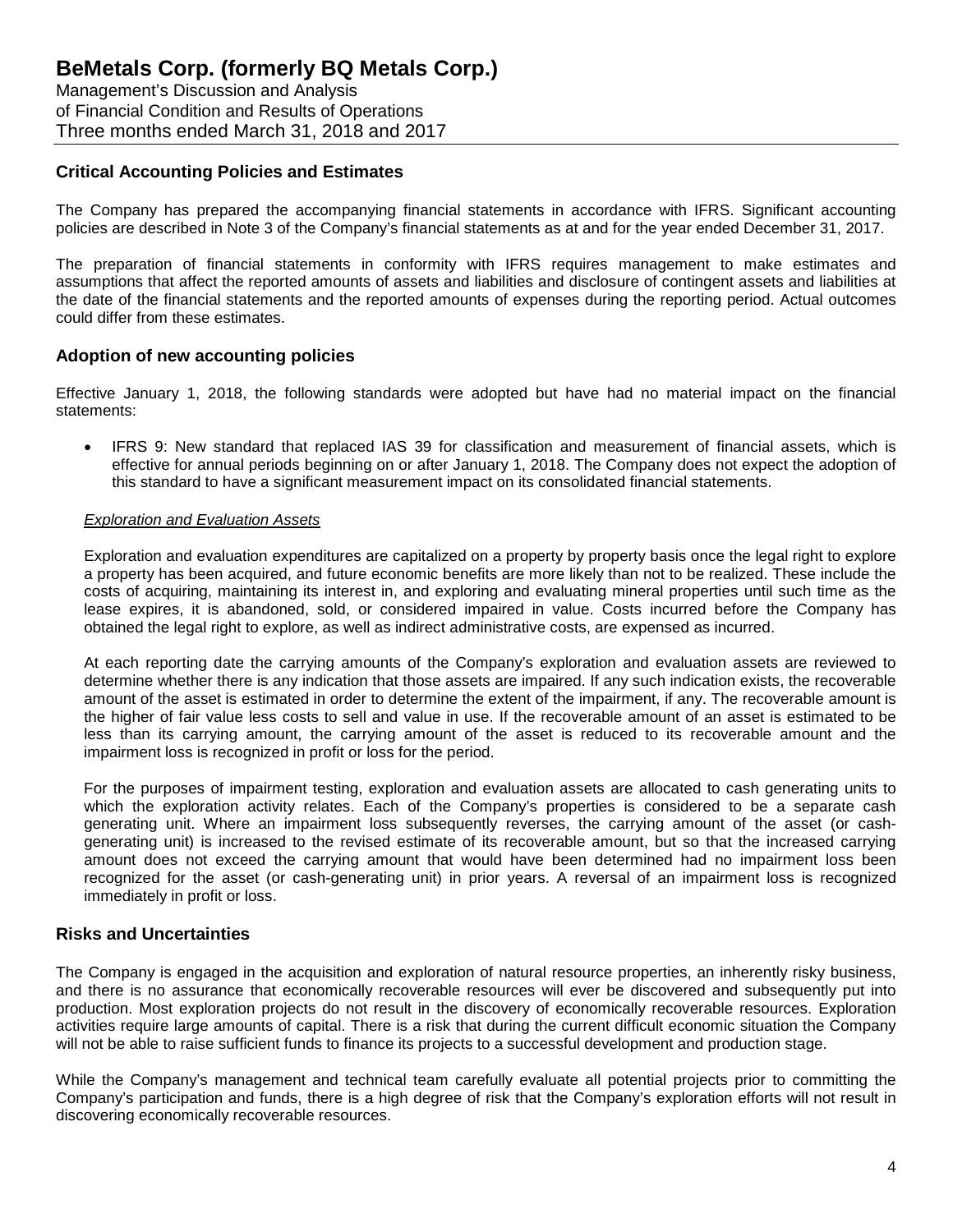Management's Discussion and Analysis of Financial Condition and Results of Operations Three months ended March 31, 2018 and 2017

The Company depends on the business and technical expertise of its management team and there is little possibility that this dependence will decrease in the near term.

## **Financial Instruments and Financial Risk Management**

The Company is exposed in varying degrees to a variety of financial instrument related risks. The type of risk exposure and the way in which such exposure is managed is provided as follows:

#### **Credit risk**

Credit risk arises from the potential for non-performance by counterparties of contractual financial obligations. The Company's exposure to credit risk is on its cash and amounts receivable. The Company reduces its credit risk by maintaining its bank accounts at a large international financial institution. Amounts receivable is comprised of GST refundable from the Canadian Government. The maximum exposure to credit risk is equal to the fair value or carrying value of these financial assets.

### **Liquidity risk**

Liquidity risk is the risk that the Company will not be able to meet its financial obligations as they fall due. The Company has a planning and budgeting process in place to help determine the funds required to support the Company's normal operating requirements on an ongoing basis. The Company attempts to ensure there is sufficient access to funds to meet on-going business requirements, taking into account its current cash position and potential funding sources.

Historically, the Company's source of funding has been the issuance of equity securities for cash, primarily through private placements. The Company's access to financing is always uncertain and there can be no assurance of continued access to significant funding from these sources. Management has concluded that the Company does not have adequate financial resources to settle obligations as at March 31, 2018, and will require additional funding to continue operations for the next twelve months.

### **Foreign exchange risk**

Foreign currency risk is the risk that the fair values of future cash flows of a financial instrument will fluctuate because they are denominated in currencies that differ from the Company's functional currency. The Company's reporting currency is the Canadian dollar and major purchases are transacted in Canadian and US dollars.

The Company maintains Canadian and US dollar bank accounts in Canada. The Company is subject to gains and losses from fluctuations in the US dollar against the Canadian dollar.

#### **Interest rate risk**

Interest rate risk is the risk that the fair value of future cash flows of a financial instrument will fluctuate because of changes in market interest rates. The Company's exposure to interest rate risk relates to its ability to earn interest income on cash balances at variable rates. Changes in short term interest rates will not have a significant effect on the fair value of the Company's cash account.

### **Management's Report on Internal Control over Financial Reporting**

In connection with National Instrument ("NI") 52-109 (Certification of Disclosure in Issuer's Annual and Interim Filings) adopted in December 2008 by each of the securities commissions across Canada, the Chief Executive Officer and Chief Financial Officer of the Company will file a Venture Issuer Basic Certificate with respect to the financial information contained in the unaudited condensed interim consolidated financial statements and the audited annual consolidated financial statements and respective accompanying Management's Discussion and Analysis.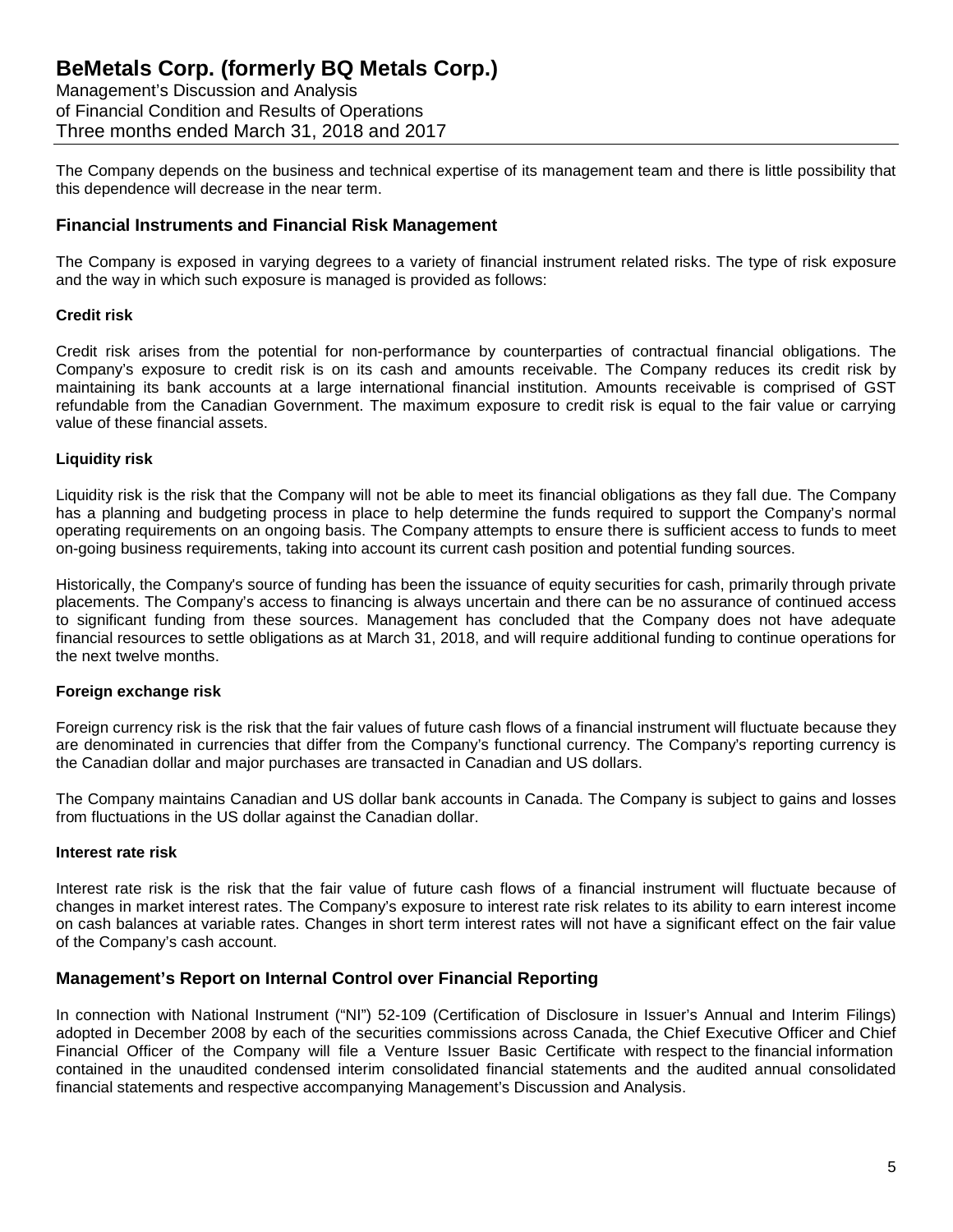Management's Discussion and Analysis of Financial Condition and Results of Operations Three months ended March 31, 2018 and 2017

The Venture Issuer Basic Certification does not include representations relating to the establishment and maintenance of disclosure controls and procedures and internal control over financial reporting, as defined in NI 52-109.

Additional information relating to the Company is available on SEDAR at [www.sedar.com.](http://www.sedar.com/)

## **Caution Regarding Forward Looking Information**

This Management Discussion and Analysis may contain certain "forward-looking statements" within the meaning of Canadian securities legislation. Forward-looking statements are statements that are not historical facts; they involve predictions, expectations, beliefs, plans, projections, objectives, assumptions or future events or performance and are generally, but not always, identified by the words "expects", "plans", "anticipates", "believes", "intends", "estimates", "projects", "aims", "potential", "goal", "objective", "prospective", and similar expressions, or that events or conditions "will", "would", "may", "can", "could" or "should" occur. Forward-looking statements are based on the beliefs, estimates and opinions of the Company's management on the date the statements are made and they include a number of known and unknown risks and uncertainties and other factors. Consequently, there can be no assurances that such statements will prove to be accurate and actual results and future events could differ materially from those anticipated in such statements.

The following table outlines certain significant forward-looking statements contained in this MD&A and provides the material assumptions used to develop such forward-looking statements and material risk factors that could cause actual results to differ materially from the forward-looking statements.

| <b>Forward</b><br>looking<br>information                                                                                                                      | <b>Assumptions</b>                                                                                                                                                                                                                                                                                                                                                                                                                                                                                                                                                                                                                                                                                                                                                                                                                                | <b>Risk Factors</b>                                                                                                                                                                                                                                                                                                                                                                                                                                                                                                                                                                                                                                                                           |
|---------------------------------------------------------------------------------------------------------------------------------------------------------------|---------------------------------------------------------------------------------------------------------------------------------------------------------------------------------------------------------------------------------------------------------------------------------------------------------------------------------------------------------------------------------------------------------------------------------------------------------------------------------------------------------------------------------------------------------------------------------------------------------------------------------------------------------------------------------------------------------------------------------------------------------------------------------------------------------------------------------------------------|-----------------------------------------------------------------------------------------------------------------------------------------------------------------------------------------------------------------------------------------------------------------------------------------------------------------------------------------------------------------------------------------------------------------------------------------------------------------------------------------------------------------------------------------------------------------------------------------------------------------------------------------------------------------------------------------------|
| The Company's<br>anticipated<br>plans, costs,<br>timing and<br>capital for future<br>development of<br>the Company's<br>mineral<br>exploration<br>properties. | Financing will be available for future<br>exploration and development of the<br>Company's properties; the actual results of<br>the Company's exploration and development<br>activities will be favourable; exploration and<br>development costs will not exceed the<br>Company's expectations; the Company will<br>be able to retain and attract skilled staff, all<br>requisite regulatory and governmental<br>approvals for exploration projects and other<br>operations will be received on a timely basis<br>upon terms acceptable to the Company, and<br>applicable political and economic conditions<br>are favourable to the Company; the price of<br>precious and base metals and applicable<br>interest and exchange rates will be<br>favourable to the Company; no title disputes<br>exist with respect to the Company's<br>properties. | Precious and base metals price<br>volatility; uncertainties involved in<br>interpreting geological data and<br>confirming title to acquired properties;<br>the possibility that future exploration<br>results will not be consistent with the<br>Company's expectations; availability<br>of financing for and actual results of<br>the Company's exploration and<br>development activities; increases in<br>costs; environmental compliance and<br>changes in environmental and other<br>local legislation and regulation;<br>interest rate and exchange rate<br>fluctuations; changes in economic and<br>political conditions; the Company's<br>ability to retain and attract skilled staff. |
| The Company's<br>ability to carry<br>out anticipated<br>exploration on<br>its mineral<br>exploration<br>properties                                            | The operating and exploration activities of<br>the Company for the twelve months ending<br>December 31, 2018, and the costs<br>associated therewith, will be consistent with<br>the Company's current expectations; debt<br>and equity markets, exchange and interest<br>rates and other applicable economic<br>conditions are favourable to the Company.                                                                                                                                                                                                                                                                                                                                                                                                                                                                                         | Changes in debt and equity markets;<br>timing and availability of external<br>financing on acceptable terms;<br>increases in costs; environmental<br>compliance and changes in<br>environmental and other local<br>legislation and regulation; interest rate<br>and exchange rate fluctuations;<br>changes in economic conditions.                                                                                                                                                                                                                                                                                                                                                            |